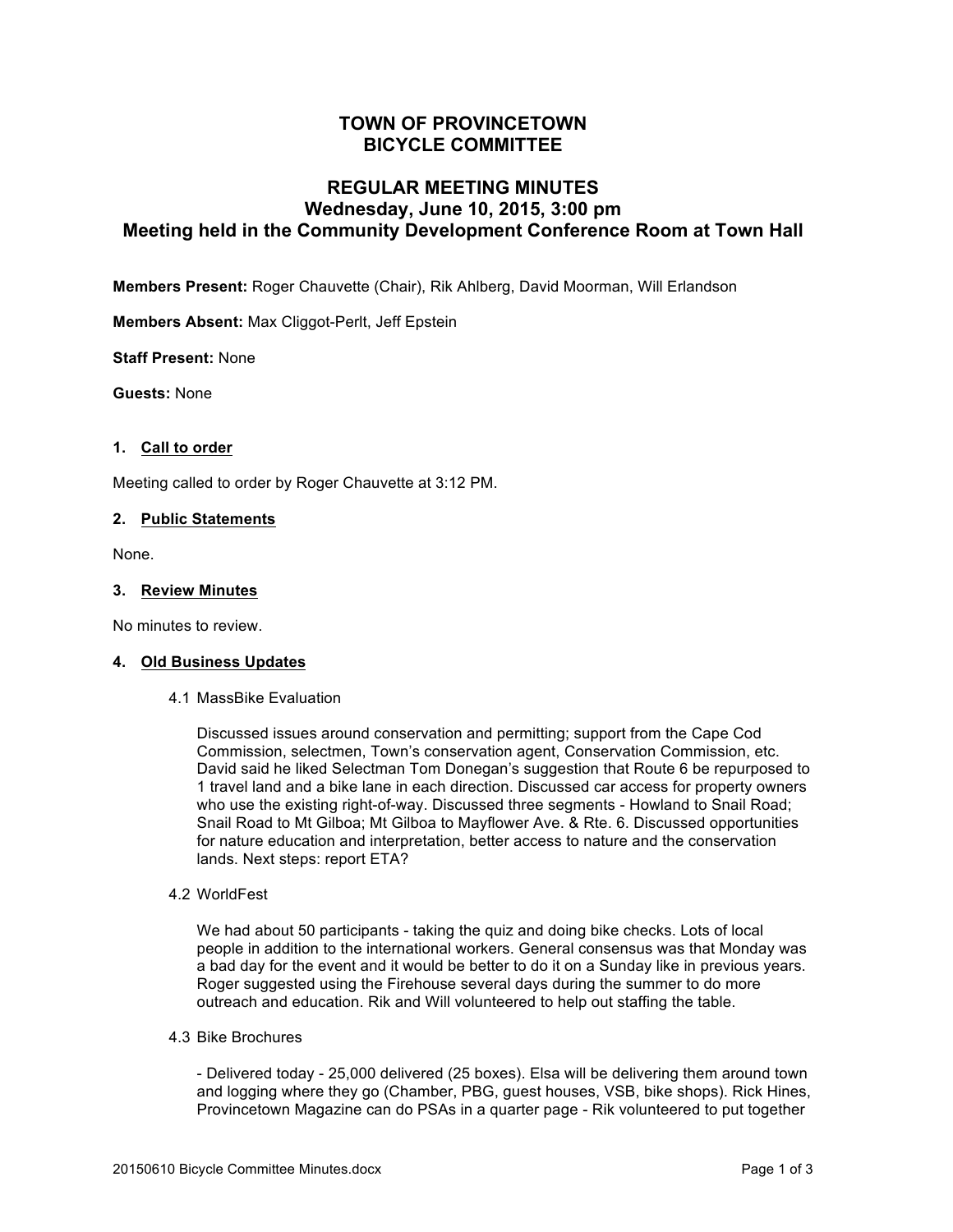an ad (Peter Donnelley is the ad rep).

- Discussed what to do for next year's brochure - redesign to add more info - QR code for the parking map, ferry info, other.

- Elsa stopped by. Discussed distribution. Dropped off 14 cases out of the 25. Will distribute to the guest houses. Roger asked about the ferries, Elsa will check to make sure they're getting to the ferries. David will contact the CCRTA bike shuttle and suggested putting them Hyannis at the transportation center. Suggested putting them in Yarmouth at the visitor center and at Truro and Wellfleet chambers. Elsa said she distributes about 10x more bike maps than any other single brochure.

4.4 Police Collaboration

No word recently from the police department. Will said he met with the acting chief in May, he expressed interest in opening more communication but he wants to figure out the best way to participate - he'd like to come to our meetings to establish a connection. Will will ask him to come to the meeting on the 24th.

Bike auction – police department has a contract with Propertyroom.com and they take away the container to sell the bikes; it was set up by the previous chief.

4.5 Bike Rack Matching Grant

Discussed the missing bike rack at the library - Roger will check with Eric on the progress.

Bike rack discussions:

Johnson Street rack - let's redeploy to Maushope Jonathan Williams - Rik will stop in to check on their interest PAAM update - waiting on their board to decide what to do deRuyter properties - issues with he right of way next to Wa - so he can't use it Canteen - interested, need a smaller rack Standish St - private area unclear who owns it - David is looking into it Gulf station - near air hose? David will check into it Duarte's - Rik will investigate Farland - Roger will investigate

Public spaces:

- Alden St lot
- Johnson St lot
- Town landing at Restrooms
- Town landing at Pearl St
- Parking spaces at Boatslip
- On Bradford at Gifford House

Rik suggested we go door to door to every business.

Where is the library bike rack? – Roger will investigate when the bike corral at the library will be reinstalled.

Roger suggested backing in to bike parking to fit more bikes in the grid racks

## **5. New Business**

• Traffic Study discussion - Upcoming kickoff meeting on June 18, 5:00 PM at Caucus Hall. Discussion of possible climbing lanes and cars passing over double yellow lines.